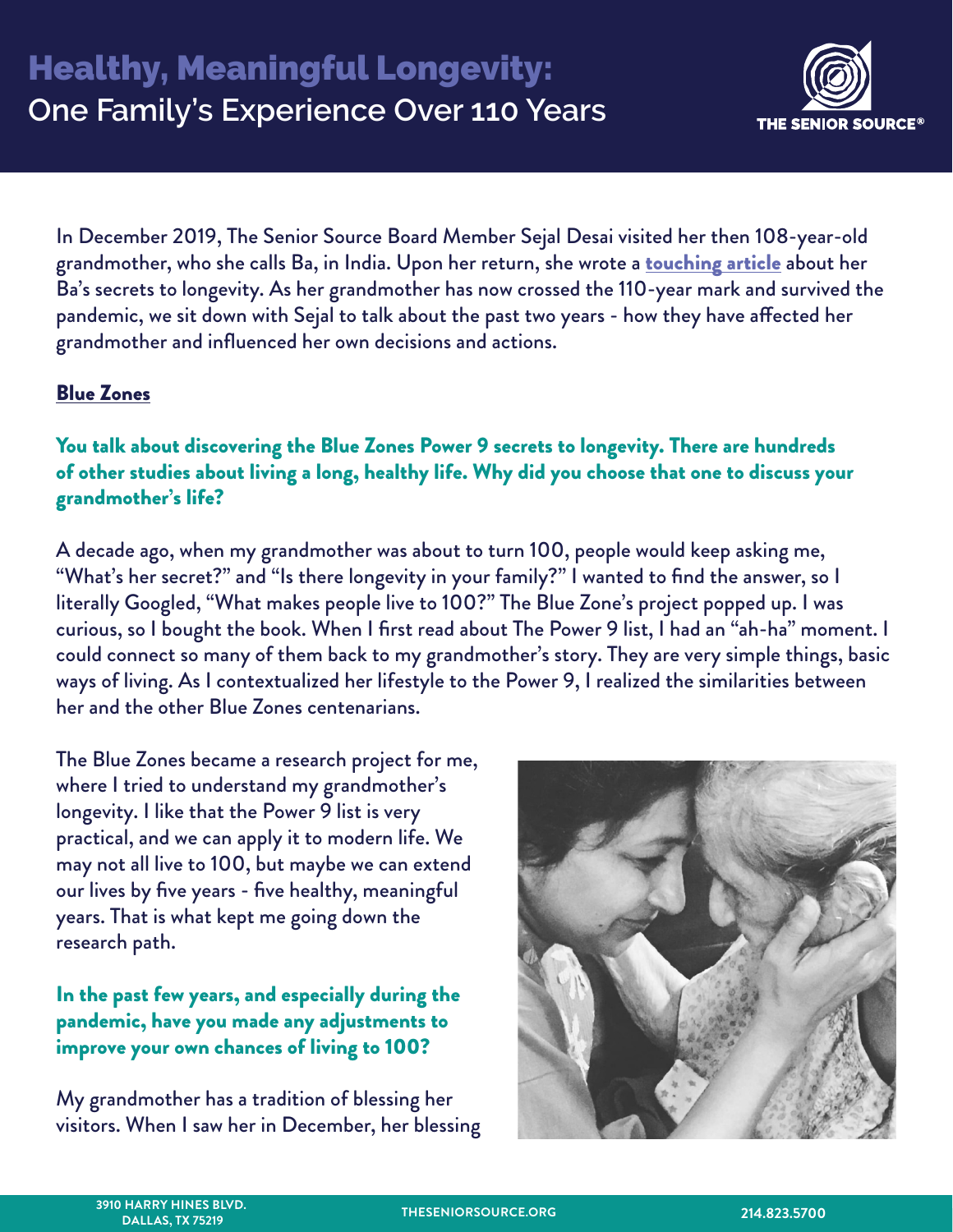

was "May you live to 100 years." My first reaction was shock. I thought, "Why would she do that to me? I don't want to live to 100." I don't really believe that I will. Mainly because our lives today are far more stressful, in a different way than our ancestors' lives ever were. Much of it is stress we bring on ourselves, which decreases our longevity.

I also don't think we are as physically active as they were. We have to plan and schedule exercise; it's not woven into the daily activities of our lives. Our grandparents or parents ate and moved more naturally.

There are several of the other Power 9 habits I have worked to embody. I strive to find purpose and meaning in my life. I also have a strong connection to my family and consider myself fairly spiritual. I serve and give back to my community in my own humble way. I am a vegetarian. Even though my grandmother has never had any alcohol, I enjoy a glass of wine. Sometimes though, I feel like the Blue Zones added: "Drink a glass of wine every day" just to make Power 9 more appealing!

One of the Blue Zones healthy habits I am most passionate about is having the right tribe. It is vital to have your group of people, whether it is your girlfriends, family, or a club, to be a support system in your life. I have a tribe in my personal life, and I know they will carry me forward. But, in my work life too, I am actively looking for connections. At the Communities Foundation of Texas, where I worked previously, my clients were my tribe. Our friendship transcended our professional relationship.

When a group of Asian women, including myself, started the Orchid Giving Circle, we searched for a tribe of like-minded individuals who collectively wanted to give back to the community, and a unique sisterhood was created. We encourage one another through our professional journeys and support each other in our personal lives. Having that tribe in which you can be authentically yourself makes life more meaningful and less stressful.

# **Advice for Distance Caregivers**

# Do you have any advice for people who may be living far away from their aging loved ones on how to keep their connection strong?

My husband and I have been blessed. We have not yet had to step into the role of active caregivers. We have other family members living directly with our elderly loved ones in India, so we have been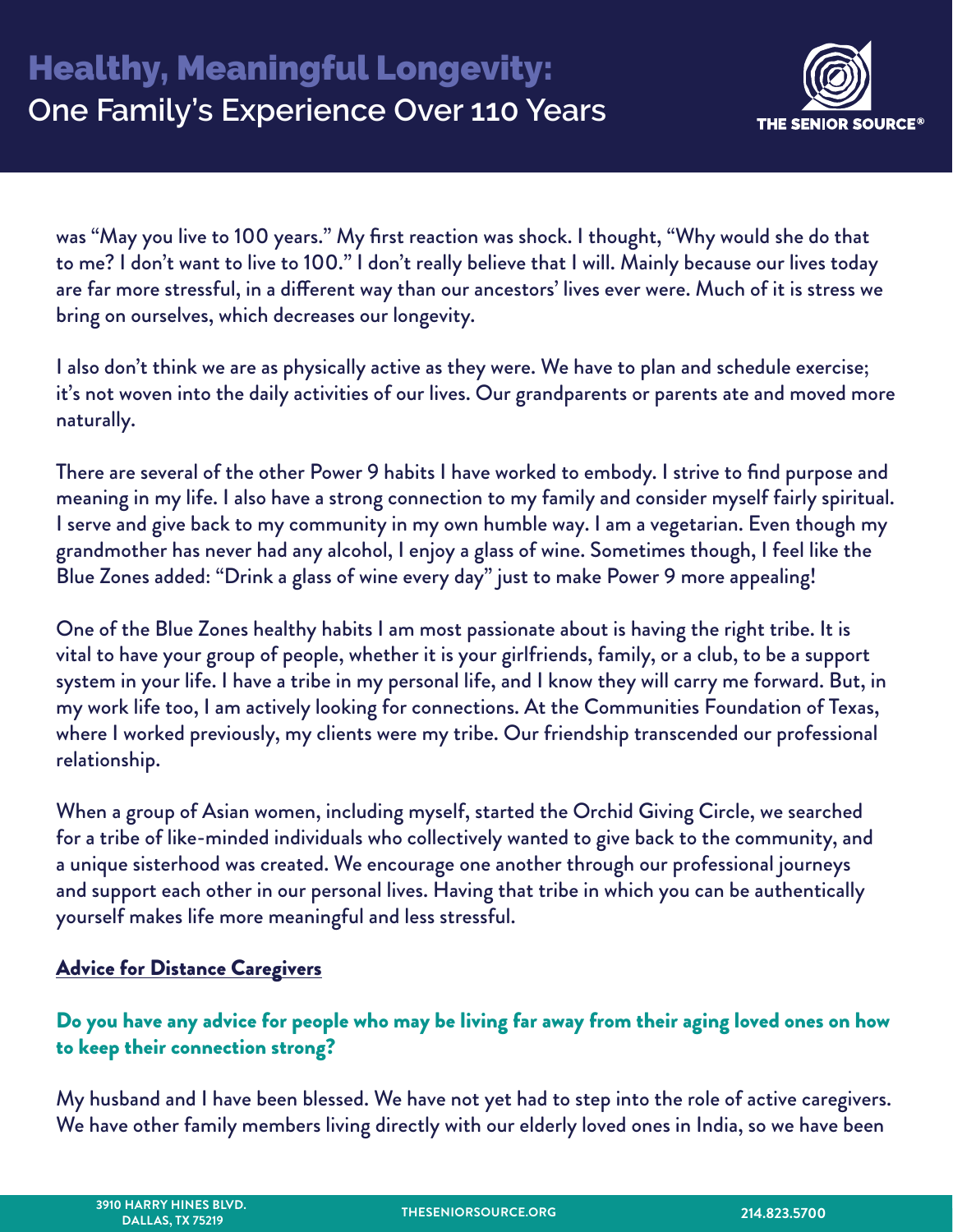

primarily emotional caregivers, and sometimes we provide tech support. I have had the opportunity to observe numerous caregivers and have identified four things I plan to keep in mind when it is my time to be an active caregiver:

**1. Don't do it alone** – Caregivers need to engage family, friends, and service providers. The assistants can pitch in by either providing respite care, taking direct responsibility for the senior while the caregiver takes a break or by doing small services to support the caregiver directly. Both are equally important. Get them all involved in the caregiving process. When my mother was ill with COVID-19, her strong support network of family and neighbors got us through the difficult time.

2. Visit regularly – A planned visit gives your older parent something to anticipate. Setting a specific date is always better than a vague future expectation. Our other interactions, such as texts or phone calls, are micro-doses of happiness, little bleeps of interaction. But when you visit, it is like a booster shot that fills them with energy and excitement.

3. Use technology – Because of COVID, we all started using technology more, including our seniors. Video chatting apps can substitute for face-to-face interaction, and you can text or email them little messages or links to websites that would interest them. While this is a great way to stay connected with people at a distance, make sure Seniors have tech support locally. When I recently visited India, I would sit down with my parents almost every evening and help them with their iPad, laptop, or app log-ins. Even though my dad writes everything down on paper, it is still confusing, and I am sure he will probably lose the paper.

A little over a decade ago, my mother started playing Lumosity. She is hooked on their brainteasing and memory games. Recently, when I hit my 50-year age mark, I embraced it too. Not only does it exercise my brain, but it gives my mother and me a fun discussion topic. There is one game where you become a barista, challenging your multitasking skills. Because she started many years ago, my mom is far ahead in the levels, and she really likes that. Her good-natured teasing is an enjoyable way for us to bond.

4. Plan activities – Even at a distance, you can help your senior loved-ones plan activities, like getaways and social time. I've been encouraging them to plan a short afternoon trip to the beach and an outdoor lunch for my parents' anniversary. They rarely get out these days, so I gave them ideas, offered to make reservations, and curate activities. Caregiving, especially during COVID,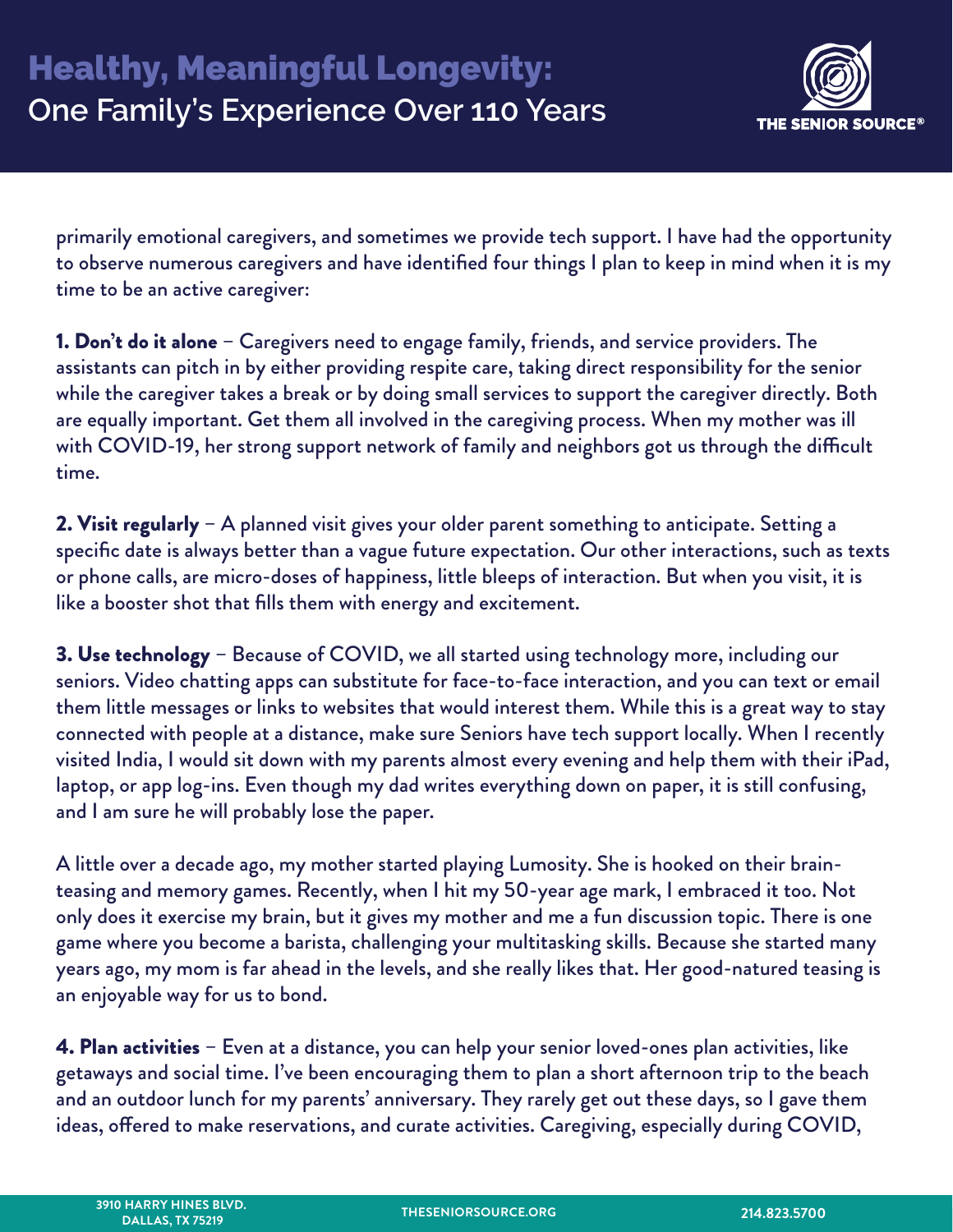

can be challenging. Even though my parents love caring for my grandmother, they need to stay engaged with each other and life outside of caregiving. Planned activities can give them something special to anticipate.

#### What are some ways you create moments of joy with your elders at a distance?

When my husband and I have calls or visits with our parents, we try to share a memory instead of just checking in. My husband is good at this. He will bring up a vacation they went to 40 years ago in a conversation. Sometimes he will sit down with a photo album and ask about relatives who have passed. He has brought up the idea of doing a family tree, and everyone starts to think about the people to include. Reliving those days and remembering those people helps his parents have a meaningful shared experience. He does such an excellent job of giving them an ear. Sometimes others don't make the time to just BE with their older relatives. Their interactions are too fleeting and quick. Being able to sit and enjoy that time together is very special.

# The Senior Source

You joined the board of The Senior Source in April of 2020. How much was that decision was influenced by your relationship with your grandmother and your parents?

Absolutely! It entirely was. Because of my family, I have a deep passion and interest in older adults, and I am happy to support others on this journey.

It actually was my mom who discovered The Senior Source. When she came to the U.S. to help take care of my kids in 2005, she heard about The Senior Source and later joined the RSVP program. They placed her as a volunteer at the local public school and library. Then through the years, I have